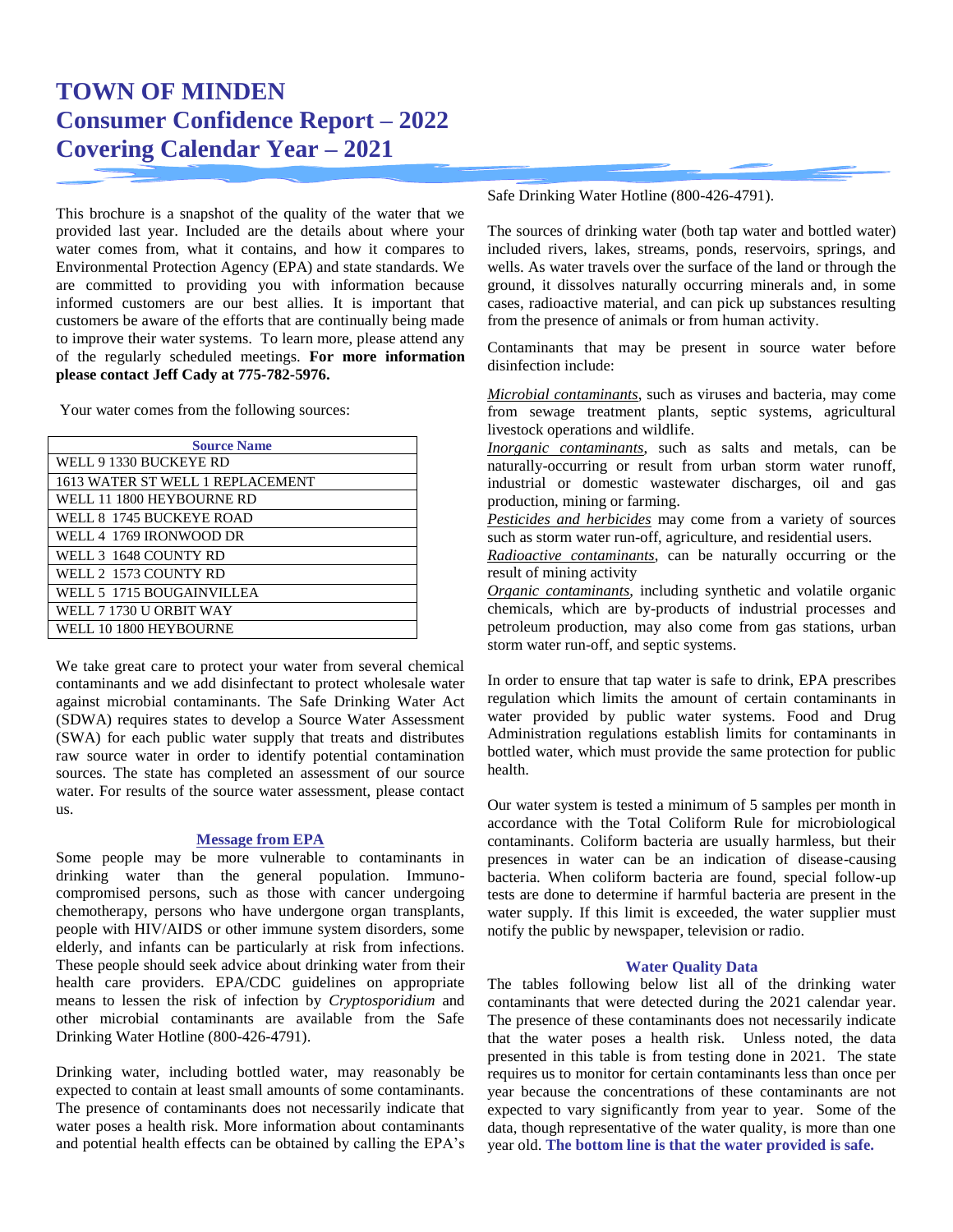#### **Terms & Abbreviations**

**Maximum Contaminant Level Goal (MCLG):** the "Goal" is the level of a contaminant in drinking water below which there is no known or expected risk to human health. MCLG's allow for a margin of safety.

**Maximum Contaminant Level (MCL):** the "Maximum Allowed" MCL is the highest level of a contaminant that is allowed in drinking water. MCL's are set as close to the MCLG's as feasible using the best available treatment technology.

Action Level (AL): the concentration of a contaminant that, if exceeded, triggers treatment or other requirements that a water system must follow.

**Treatment Technique (TT):** a treatment technique is a required process intended to reduce the level of a contaminant in drinking water.

**Maximum Residual Disinfectant Level (MRDL):** the highest level of a disinfectant allowed in drinking water. There is convincing evidence that addition of a disinfectant is necessary for control of microbial contaminants.

**Maximum Residual Disinfectant Level Goal (MRDLG):** the level of a drinking water disinfectant below which there is no known or expected risk to health. MRDLG's do not reflect the benefits of the use of disinfectants to control microbial contaminants.

**Non-Detects (ND):** laboratory analysis indicates that the constituent is not present.

**Parts per Million (ppm)** or milligrams per liter (mg/l)

**Parts per Billion (ppb)** or micrograms per liter  $(\mu g/l)$ 

**Picocuries per Liter (pCi/L):** picocuries per liter is a measure of the radioactivity in water.

**Millirems per Year (mrem/yr):** measure of radiation absorbed by the body.

**Million Fibers per Liter (MFL):** million fibers per liter is a measure of the presence of asbestos fibers that are longer than 10 micrometers.

**Nephelometric Turbidity Unit (NTU):** nephelometric turbidity unit is a measure of the clarity of water. Turbidity in excess of 5 NTU is just noticeable to the average person.

#### **Testing Results for TOWN OF MINDEN**

| <b>Microbiological</b> | Result                | <b>MCL</b>                          | <b>MCLG</b> | <b>Typical Source</b>    |
|------------------------|-----------------------|-------------------------------------|-------------|--------------------------|
| <b>COLIFORM (TCR)</b>  | 4 positive results. 1 | MCL: Systems that Collect Less Than |             | Naturally present in the |
|                        | in July and 3 in      | 40 Samples per Month - No more than |             | environment              |
|                        | November              | positive monthly sample             |             |                          |

- (A) Coliforms are bacteria that are naturally present in the environment and are used as an indicator that other, potentially harmful, waterborne pathogens may be present or that a potential pathway exists through which contamination may enter the drinking water distribution system. We found coliforms indicating the need to look for potential problems in water treatment or distribution. When this occurs, we are required to conduct an assessment(s) to identify problems and to correct any problems that were found during these assessments.
- (B) During the past year, we were required to conduct one (1) Level 1 assessment. (1) Level 1 assessment was completed. In addition, we were required to take (1) corrective action and (1) corrective action was completed. The event was isolated to the Amber Way tank, and no water containing the bacteria was detected in the Town's system. The positive result was determined to have been caused by a sampling error.
- (C) During the past year we were required to conduct one (1) Level 2 assessment. (1) Level 2 assessment was completed. In addition, we were required to take (3) corrective actions and (3) corrective actions were completed. The event involved Amber Way tank, sample station 1, and sample station 2. The tests were positive for the presence of bacteria, and absent for E. coli. The positive results were determined to have been caused by sampling errors.

| <b>Lead and Copper</b> | <b>Date</b>      | 90 <sup>TH</sup> Percentile |                    | Unit | AL     | <b>Sites</b><br><b>Over AL</b> | <b>Typical Source</b>                                                                                            |
|------------------------|------------------|-----------------------------|--------------------|------|--------|--------------------------------|------------------------------------------------------------------------------------------------------------------|
| <b>COPPER</b>          | $2017 -$<br>2019 | 0.053                       | $0.022 -$<br>0.066 | ppm  | ن د له |                                | Corrosion of household plumbing<br>systems; Erosion of natural<br>deposits; Leaching from wood<br>preservatives. |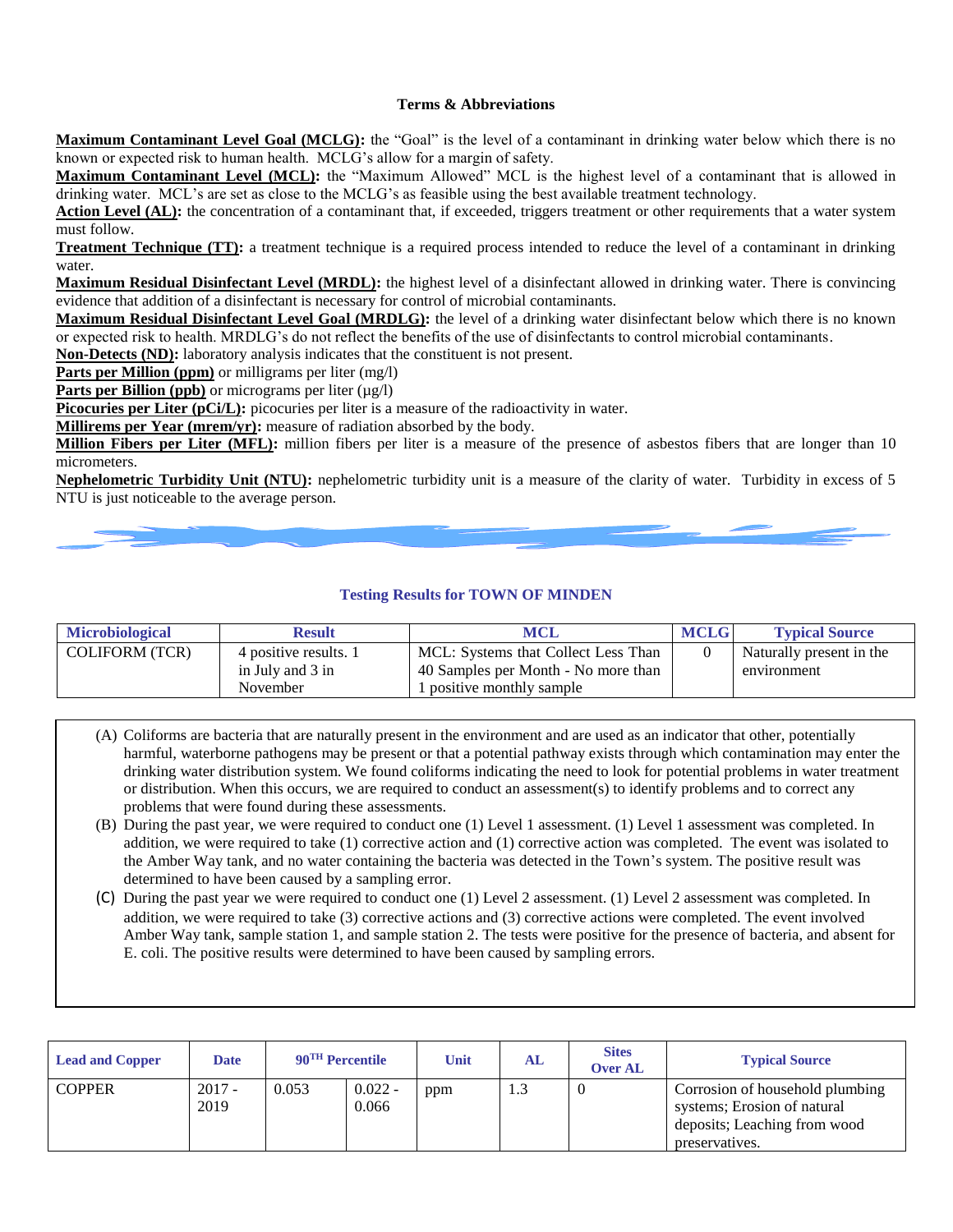| <b>Regulated Contaminants</b> | <b>Collection</b><br><b>Date</b> | <b>Highest</b><br><b>Value</b> | <b>Range</b>     | Unit | <b>MCL</b> | <b>MCLG</b>    | <b>Typical Source</b>                                                                                            |
|-------------------------------|----------------------------------|--------------------------------|------------------|------|------------|----------------|------------------------------------------------------------------------------------------------------------------|
| <b>ARSENIC</b>                | Monthly                          | 9.9                            | $5 - 9.9$        | ppb  | 10         | $\theta$       | Erosion of natural deposits;<br>Runoff from orchards; Runoff<br>from glass and electronics<br>production wastes. |
| <b>BARIUM</b>                 | 6/13/2019                        | 0.11                           | $0.08 -$<br>0.11 | ppm  | 2          | $\overline{2}$ | Discharge of drilling wastes;<br>Discharge from metal refineries;<br>Erosion of natural deposits.                |
| <b>CHROMIUM</b>               | 8/22/2019                        | 3                              | $1 - 3$          | ppb  | 100        | 100            | Discharge from steel and pulp<br>mills; Erosion of natural deposits.                                             |
| NITRATE-NITRITE               | 9/16/2021                        | 2.6                            | $0.7 - 2.6$      | ppm  | 10         | 10             | Runoff from fertilizer use;<br>Leaching from septic tanks,<br>sewage; Erosion of natural<br>deposits.            |

| <b>Radionuclides</b>    | <b>Collection</b> | <b>Highest</b> | Range       | Unit      | <b>MCL</b> | <b>MCLG</b> | <b>Typical Source</b>         |
|-------------------------|-------------------|----------------|-------------|-----------|------------|-------------|-------------------------------|
|                         | <b>Date</b>       | <b>Value</b>   |             |           |            |             |                               |
| <b>COMBINED RADIUM</b>  | 3/13/2018         | 0.9            | 0.9         | pCi/L     | 5          | $\Omega$    | Erosion of natural deposits   |
| (-226 & -228)           |                   |                |             |           |            |             |                               |
| <b>COMBINED URANIUM</b> | 11/7/2018         | 6              | $5 - 6$     | $\mu$ g/L | 30         | $\Omega$    | Erosion of natural deposits   |
|                         |                   |                |             |           |            |             |                               |
| GROSS ALPHA, INCL.      | 6/11/2018         | 5.9            | $4.3 - 5.9$ | pCi/L     | 15         | $\Omega$    | Decay of natural and man-made |
| RADON & U               |                   |                |             |           |            |             | deposits                      |
| <b>GROSS BETA</b>       | 9/13/2018         | 4.2            | $3.7 - 4.2$ | pCi/L     | 50         | $\Omega$    | Decay of natural and man-made |
| PARTICLE ACTIVITY       |                   |                |             |           |            |             | deposits                      |
| <b>RADON</b>            | 8/3/2015          | 557.6          | $365 -$     | pCi/L     |            |             |                               |
|                         |                   |                | 557.6       |           |            |             |                               |

| <b>Secondary Contaminants</b> | <b>Collection Date</b> | <b>Highest</b><br><b>Value</b> | Range           | Unit<br><b>SMCL</b> |      | <b>MCLG</b> |  |  |
|-------------------------------|------------------------|--------------------------------|-----------------|---------------------|------|-------------|--|--|
| ALKALINITY, BICARBONATE       | 8/22/2016              | 160                            | $120 - 160$     | mg/L                |      |             |  |  |
| ALKALINITY, CACO3 STABILITY   | 8/22/2016              | 130                            | $99 - 130$      | mg/L                |      |             |  |  |
| ALKALINITY, TOTAL             | 11/1/2016              | 110                            | $100 - 110$     | Mg/L                |      |             |  |  |
| <b>ALUMINUM</b>               | 8/22/2019              | 0.069                          | $0.021 - 0.069$ | 0.2<br>mg/L         |      |             |  |  |
| <b>BICARBONATE AS HCO3</b>    | 11/1/2016              | 130                            | 130             | mg/L                |      |             |  |  |
| <b>BORON, TOTAL</b>           | 12/12/2016             | 0.2                            | $0.1 - 0.2$     | mg/L                |      |             |  |  |
| <b>CALCIUM</b>                | 8/22/2016              | 37                             | 37              | mg/L                |      |             |  |  |
| <b>CALCIUM</b>                | 7/5/2016               | 41                             | $26 - 41$       | mg/L                |      |             |  |  |
| <b>CHLORIDE</b>               | 8/22/2019              | $\tau$                         | $6 - 7$         | 400<br>mg/L         |      |             |  |  |
| CONDUCTIVITY @ 25 C           | 8/22/2016              | 330                            | $250 - 330$     | <b>UMHO/CM</b>      |      |             |  |  |
| <b>UMHOS/CM</b>               |                        |                                |                 |                     |      |             |  |  |
| HARDNESS, CALCIUM             | 8/22/2016              | 130                            | 130             | mg/L                |      |             |  |  |
| <b>MAGNESIUM</b>              |                        |                                |                 |                     |      |             |  |  |
| HARDNESS, TOTAL (AS CACO3)    | 7/5/2016               | 140                            | $94 - 140$      | mg/L                |      |             |  |  |
| <b>MAGNESIUM</b>              | 6/13/2019              | 10                             | $5 - 10$        | 150<br>mg/L         |      |             |  |  |
| PH                            | 5/1/2019               | 8.41                           | $8.19 - 8.41$   | 8.5<br>PH           |      |             |  |  |
| <b>SILICA</b>                 | 11/1/2016              | 47                             | $30 - 47$       | mg/L                |      |             |  |  |
| <b>SODIUM</b>                 | 8/22/2019              | 20                             | $15 - 20$       | 200<br>mg/L         |      | 20          |  |  |
| <b>SULFATE</b>                | 8/22/2019              | 26                             | $16 - 26$       | mg/L                | 500  |             |  |  |
| <b>TDS</b>                    | 6/13/2019              | 240                            | $170 - 240$     | mg/L                | 1000 |             |  |  |

## **Health Information About Water Quality**

While your drinking water meets EPA's standard for arsenic, it does contain low levels of arsenic. EPA's standard balances the current understanding of arsenic's possible health effects against the costs of removing arsenic from drinking